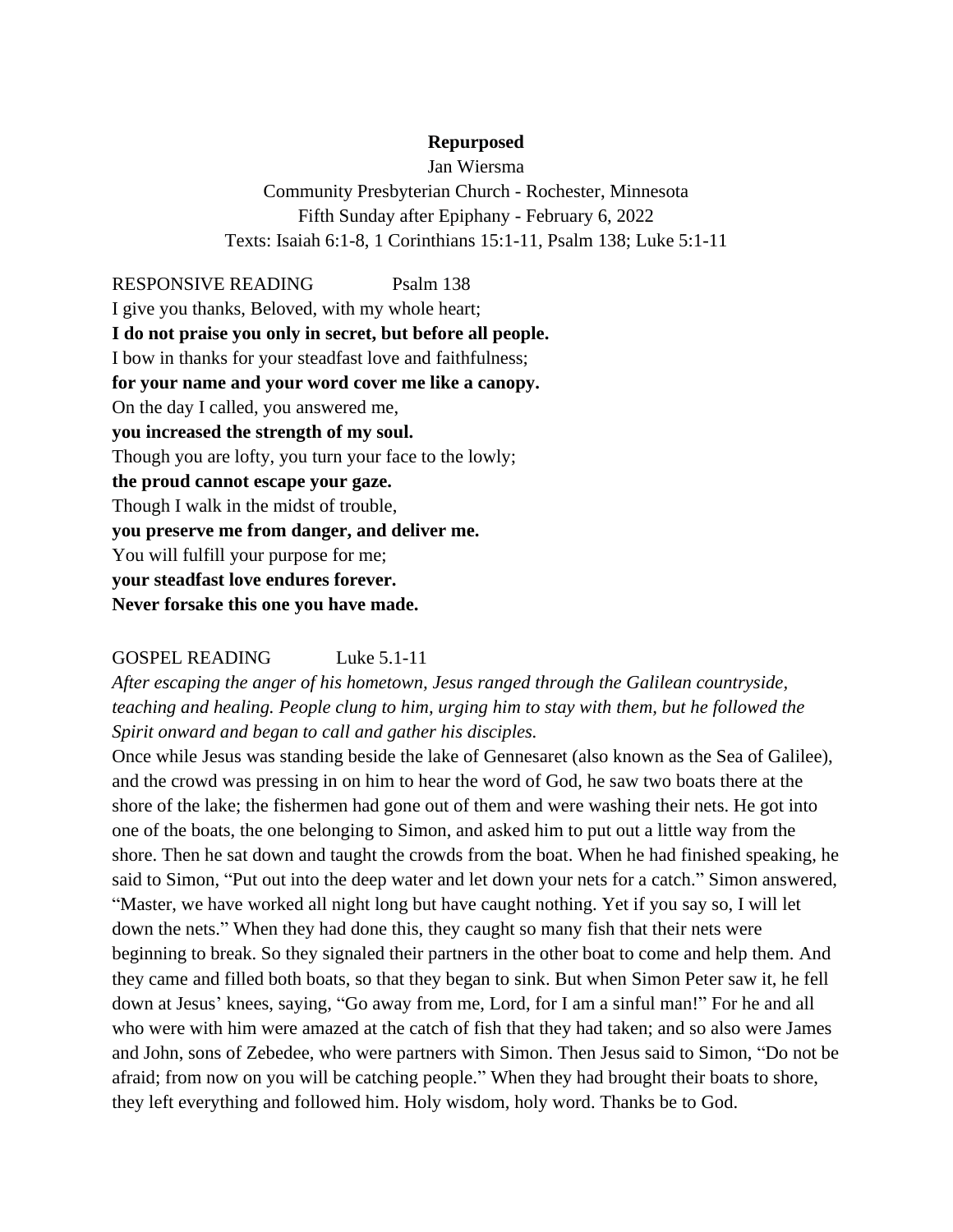At our house, we don't like to discard anything that's still useful. We recycle what we can, and try to keep things going past their expected life span. Like the old saying: "Use it up, wear it out, make it do or do without." That's why Bob drives a 1995 pickup and, for fun, a 1968 MG. He's brought them both back to life and renewed their original purpose any number of times. I also love things that are *repurposed*, given a new life and a new meaning. Here's my favorite: a cross pendant I got long ago. I was drawn to it because of the irregular shape of the folded metal, its delicate spaces. Pure silver, it had a heft in my hand. It spoke to me of beauty forged in suffering. And it's one of a kind. It was made from an old silver spoon. Turn it over and you can see the handle of the original spoon, and the word "sterling." Repurposed, for sure! I was even more taken with it when I learned that the maker was a retired dentist who used his old dentistry tools to remake things like this. His own life, too, had been repurposed.

Today's texts are all about purpose and repurposing. In Luke 5, Jesus is still at the beginning of his ministry, finding his way. He's going from village to village, teaching mostly in synagogues, mostly on sabbath days. Itinerant preachers and miracle workers were a dime a dozen those days; at first, he's nothing special. And then, suddenly, he is. One day after synagogue, he goes to a man's home and finds the wife's mother sick in bed. He heals her. A true miracle! The man's name is Simon. Jesus starts ranging farther afield. People beg him to stay in one place, to be their personal holy man; but he senses that his purpose goes beyond one locality. He tells them, "I have to go and speak the good news to other cities, too; for I was sent for this purpose."



Now he's out by the Sea of Galilee and he's hooked a crowd so large and eager he's in danger of being trampled. He spots the man Simon, the one with the sick mother-in-law, on the shore there, minding his own business, cleaning his fishnets after a fruitless night's work. Jesus just hops into his boat and tells him to row out on the water. From

there, his voice will carry and people can listen without shoving. Simon obeys. When he's finished his message, Jesus tells Simon to cast his nets down into deep water.

Now why would a professional fisherman who knows the lake like the back of his hand - why

would he listen to this *carpenter* from an inland town who probably never caught a fish in his life? Is it the healing Simon had seen with his own eyes in his own home? Or is it something in Jesus' eyes that look into the deep places of Simon's soul and say, "Trust me"? He did trust. If



the crowd is thick on the shore, the fish come even thicker: so many they're breaking the nets, sinking the boats.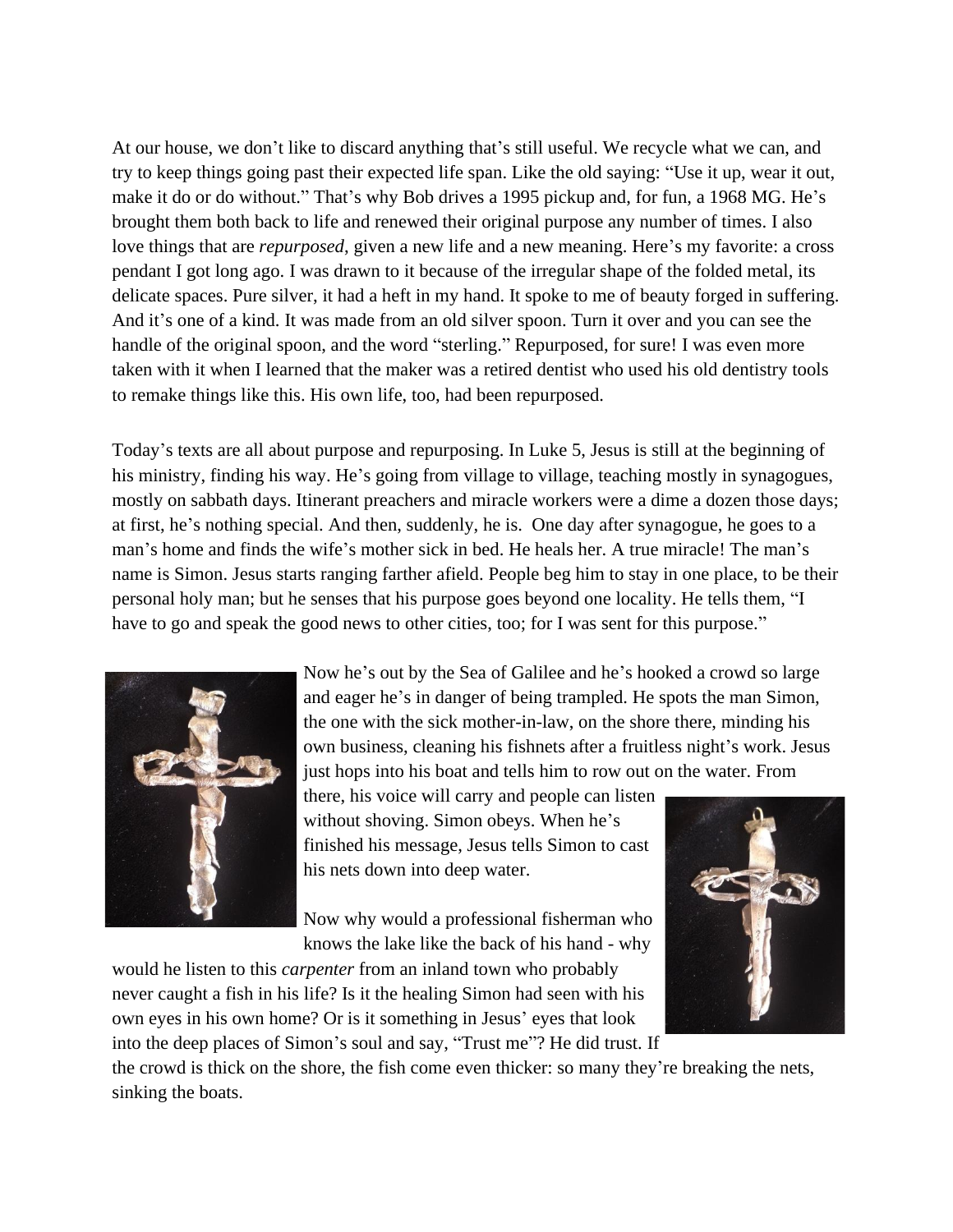Simon sort of folds up then in front of Jesus, and what he says is surprising: "Get away from me, Lord, for I am a sinful man." Of course, Jesus doesn't leave. He does something completely different. He gives Simon a new name: Peter. Only at this point in Luke's story do we hear it and we say, "Ah. This must be *the* Peter. The *disciple* Peter." With a look, a command, and a new name, Jesus repurposes the career fisherman as a faithful follower. He gives him a wilder, more significant life. As we heard earlier, God doesn't call those who are prepared; God prepares those who are called.

In today's other stories, we hear echoes of Simon Peter's response to God's call: Isaiah, who was probably a priest in Israel, and therefore in the king's pocket, goes to the temple and is stunned to witness the glory of the living God. He cries, "I am lost! I am a man of unclean lips, in a people of unclean lips!" And yet when God asks, "Whom shall I send?" he answers, "Here I am. Send me." His life is remolded, repurposed.

Saul, on the road to Damascus, was knocked off his horse and struck blind by the light of the risen Christ. He later says, "I am unworthy to be called an apostle. I persecuted the church of God. But by God's grace, I am what I am." Saul is renamed Paul, the greatest missionary the world has ever known, author of a big chunk of our Bible. Repurposed, for life. For the life of God's world.

Simon Peter, the fisherman turned follower; Isaiah, the priest turned prophet; Paul, the bully turned believer. Three lives transformed according to God's purpose. All three miracles can be expressed in the trust of the psalmist: *"You will fulfill your purpose for me."*

Think about your own life. How often has God repurposed you? Transformed your life? More than once, I'll bet. God has a way of preparing us for purposes beyond our knowing.

Like most people who have lived long, Margaret has learned what it means to be repurposed. I love the way she takes each change in stride, even now, when striding is no longer an option. She recently sent us this letter of thanks (also printed in the newsletter): "Dear friends, Perhaps you know that the church has a wheelchair that they loan to people at times. I have been using that wheelchair until I could get one of my own. It's been useful and fun to ride around in, now that my legs are no longer strong enough to hold me up. The wheelchair worked just fine. Thank you very much for letting me use it. Now I've returned it so perhaps someone else who has a temporary need can use it. A physical therapist is coming from the Cities later this week to give me lessons so I can be a better driver. I've enjoyed being able to attend the church and Bible Study online and able to feel a part of the group. Love, Margaret"

Like others who have been repurposed many times throughout their long lives, Margaret reminds me of my cross: as silver is refined by fire, she has been tested and tried and come out as the